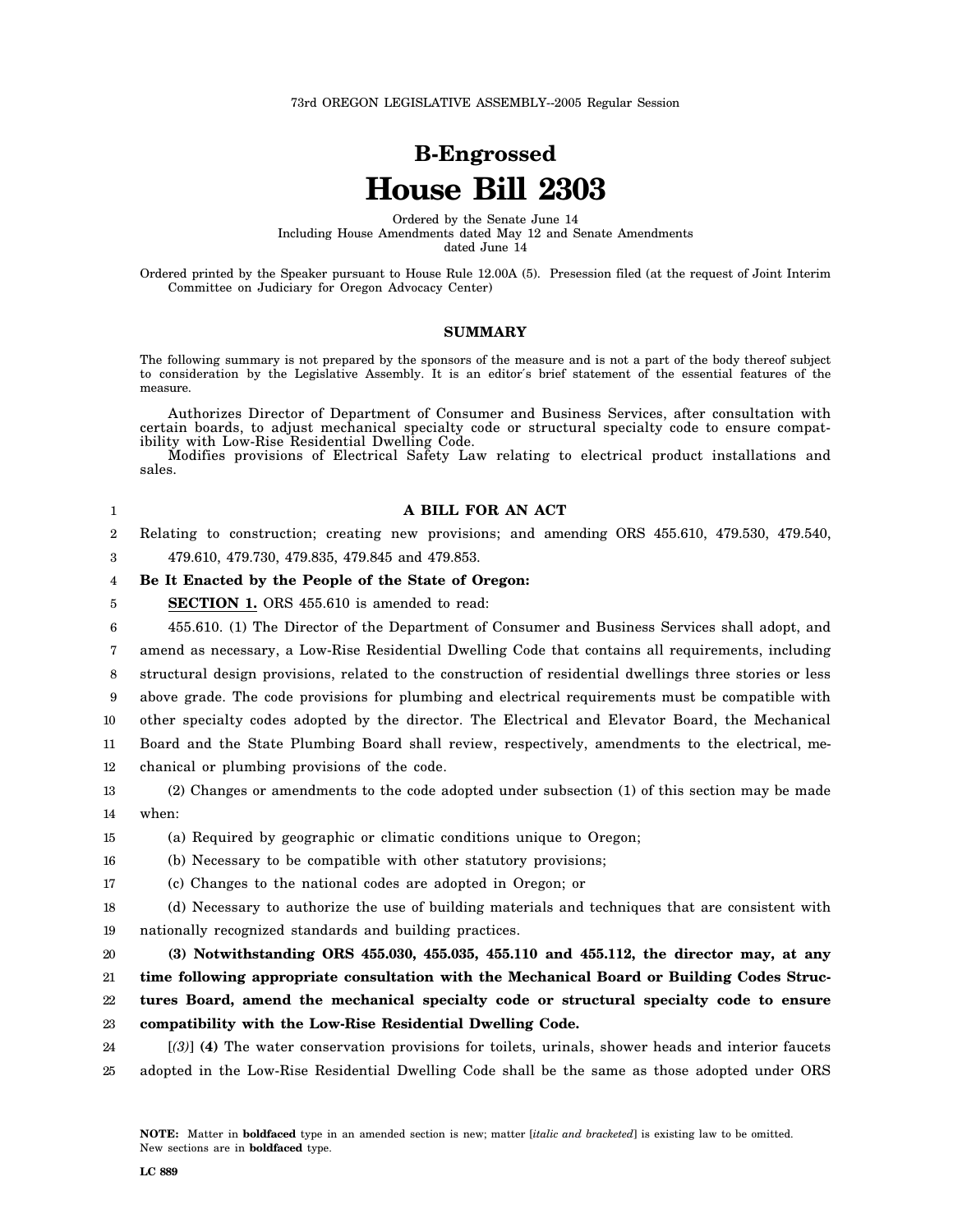1 447.020 to meet the requirements of ORS 447.145.

2 3 [*(4)*] **(5)** The Low-Rise Residential Dwelling Code shall be adopted and amended as provided by ORS 455.030 and 455.110.

4 5 6 7 8 9 10 [*(5)*] **(6)** The director, by rule, shall establish uniform standards for a municipality to allow an alternate method of construction to the requirements for one and two family dwellings built to the Low-Rise Residential Dwelling Code in areas where the local jurisdiction determines that the fire apparatus means of approach to a property or water supply serving a property does not meet applicable fire code or state building code requirements. The alternate method of construction, which may include but is not limited to the installation of automatic fire sprinkler systems, must be approved in conjunction with the approval of an application under ORS 197.522.

11 12 13 14 15 16 17 18 19 [*(6)*] **(7)** For lots of record existing before July 2, 2001, or property that receives any approval for partition, subdivision or construction under ORS 197.522 before July 2, 2001, a municipality allowing an alternate method of construction to the requirements for one and two family dwellings built to the Low-Rise Residential Dwelling Code may apply the uniform standards established by the director pursuant to subsection [*(5)*] **(6)** of this section. For property that receives all approvals for partition, subdivision or construction under ORS 197.522 on or after July 2, 2001, a municipality allowing an alternate method of construction to the requirements for one and two family dwellings built to the Low-Rise Residential Dwelling Code must apply the uniform standards established by the director pursuant to subsection [*(5)*] **(6)** of this section.

20 21

25

**SECTION 2.** ORS 479.530 is amended to read:

479.530. As used in ORS 479.510 to 479.945 and 479.995, unless the context requires otherwise:

22 23 24 (1) "Approved testing laboratory" means a testing laboratory that meets criteria for electrical product evaluation established by the Director of the Department of Consumer and Business Services with the approval of the Electrical and Elevator Board under ORS 479.730.

(2) "Board" means the Electrical and Elevator Board established under ORS 455.138.

26 27 (3) "Certified electrical product" means an electrical product that is certified under ORS 479.760 and that is not decertified.

28 29 30 (4) "Competent inspection service" means an electrical inspection service of a city or county administered under ORS 455.148 or 455.150 that employs electrical inspectors who are certified to meet standards under ORS 479.810.

31 32 33 34 (5) "Commercial electrical air conditioning equipment" means heating, cooling, refrigeration, dehumidifying, humidifying and filtering equipment used for climatizing or moving of air if used in commerce, industry or government and if installed in a place not accessible to the general public other than the switches regulating the operation of the equipment.

35 36 37 (6) "Demarcation point" means the place of interconnection between the communications cabling, terminal equipment or protective apparatus of the telecommunications service provider and the customer′s premises.

38

(7) "Department" means the Department of Consumer and Business Services.

39 (8) "Director" means the Director of the Department of Consumer and Business Services.

40 41 42 (9) "Dwelling unit" means one or more rooms for the use of one or more persons as a housekeeping unit with space for eating, living and sleeping and permanent provisions for cooking and sanitation.

43 44 45 (10) "Electrical installations" means the construction or installation of electrical wiring and the permanent attachment or installation of electrical products in or on any structure that is not itself an electrical product. "Electrical installation" also means the maintenance or repair of installed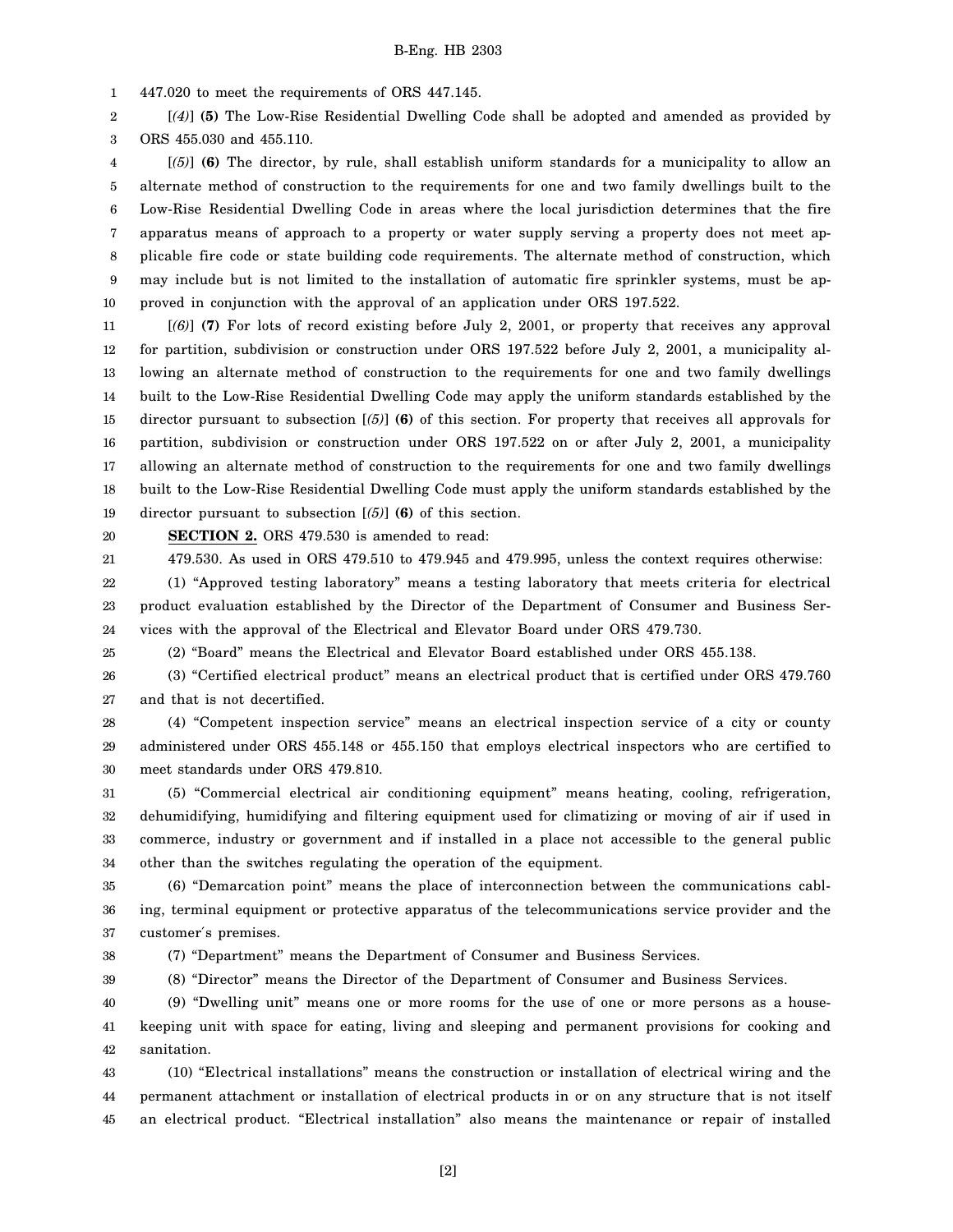1 2 electrical wiring and permanently attached electrical products. "Electrical installation" does not include an oil module.

3 4 5 (11) "Electrical product" means any electrical equipment, [*appliance,*] material, device or apparatus [*to convey or be*] **that, except as provided in ORS 479.540, requires a license or permit to install and either conveys or is** operated by electrical current.

6 7 (12) "Equipment" means any material, fittings, devices, appliances, fixtures, apparatus or the like that are used as part of or in connection with an electrical installation.

(13) "Field evaluation firm" means an independent organization that provides:

9 (a) Evaluations or testing, or both; and

8

10 11 (b) Documentation regarding compliance with electrical product safety standards and with the electrical installation safety code.

12 13 14 15 (14) "Industrial electrical equipment" means electrical products used in industry or government that utilizes electric energy for mechanical, chemical, heating, lighting or similar purposes, that is designed to service or produce a product and that is used directly in the production of the service or product.

16 17 18 (15) "Installation label" means an adhesive tag issued by governmental agencies that administer the Electrical Safety Law to licensed electrical contractors for application to those minor electrical installations for which the board by rule determines to be appropriate for random inspections.

19 20 21 22 (16) "License" means an annual permit issued by the department under ORS 479.630 authorizing the person whose name appears as licensee thereon to act as an electrical contractor, supervising electrician, journeyman electrician, apprentice electrician or limited elevator journeyman as indicated thereon.

23 24 (17) "Minimum safety standards" means safety standards prescribed by concurrence of the board and the director under ORS 479.730.

(18) "Multifamily dwelling" means a building containing more than one dwelling unit.

26 27 28 (19) "Oil module" means a prefabricated structure manufactured to the specifications of the purchaser and used outside this state in the exploration for or processing or extraction of petroleum products.

29 30 (20) "Permit" means an official document or card issued by the enforcing agency to authorize performance of a specified electrical installation.

31 (21) "Single family dwelling" means a building consisting solely of one dwelling unit.

32 33 34 (22) "Telecommunications service provider" means a telecommunications carrier as defined in ORS 133.721 or a telecommunications utility or competitive telecommunications provider, both as defined in ORS 759.005.

35 36 (23) "Uncertified product" means any electrical product that is not an electrical product certified under ORS 479.760.

37

25

**SECTION 3.** ORS 479.540 is amended to read:

38 39 40 41 479.540. (1) Except as otherwise provided in this subsection, a person is not required to obtain a license to make an electrical installation on residential or farm property that is owned by the person or a member of the person′s immediate family if the property is not intended for sale, exchange, lease or rent. The following apply to the exemption established in this subsection:

42 43 44 (a) The exemption established for a person under this subsection does not exempt the work performed by the person from having to comply with the requirements for such work under ORS chapter 455 or this chapter and rules adopted thereunder.

45 (b) If the property is a building used as a residence and is for rent, lease, sale or exchange, this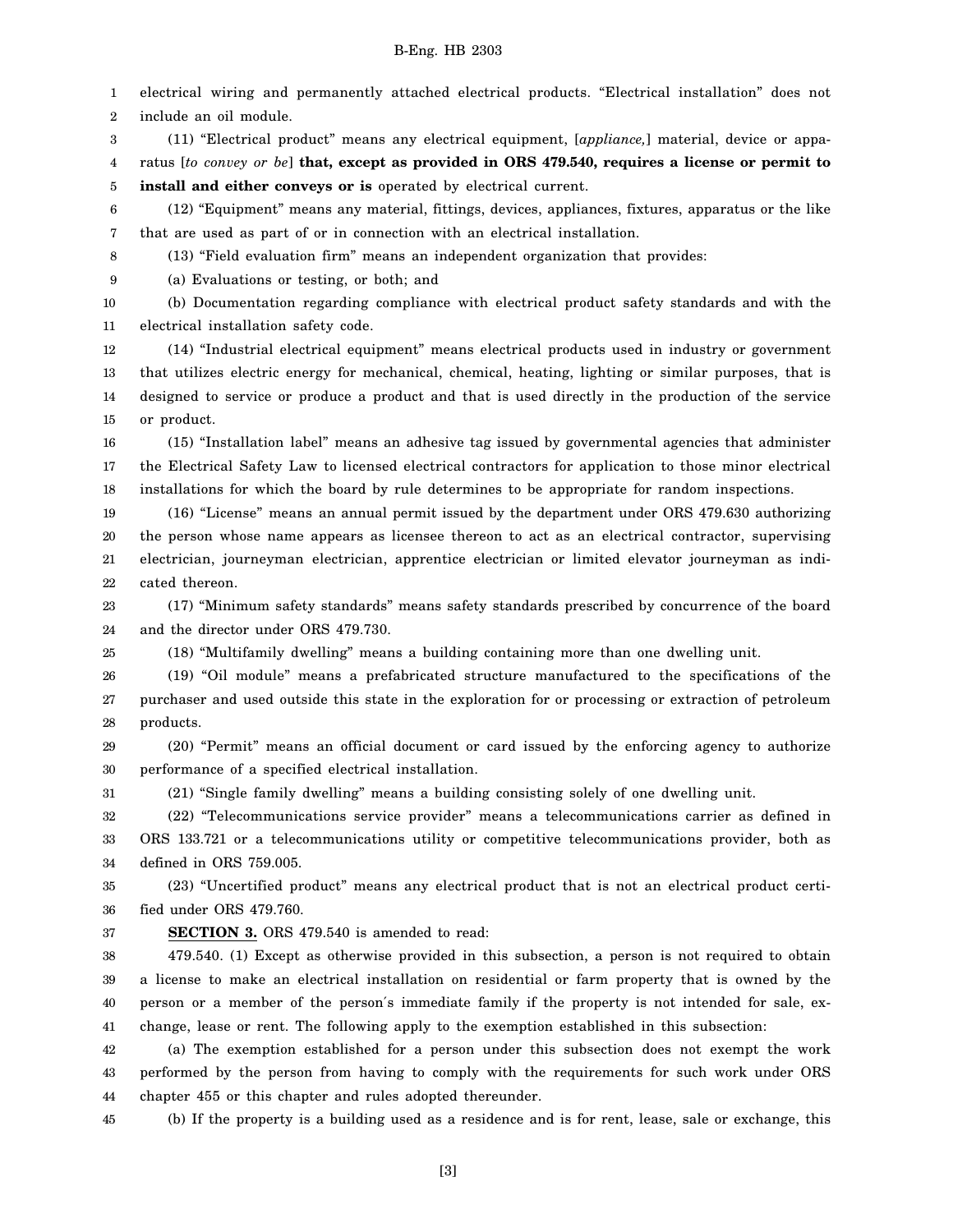1 2 3 4 5 6 7 subsection establishes an exemption for work on, alterations to or replacement of parts of electrical installations as necessary for maintenance of the existing electrical installations on that property, but does not exempt new electrical installations or substantial alterations to existing electrical installations on that property. As used in this paragraph, "new electrical installations or substantial alterations" does not include the replacement of an existing garbage disposal, dishwasher or electric hot water heater with a similar appliance of 30 amps or less, single phase, by a landlord, landlord's agent or the employee of the landlord or landlord′s agent.

8 9 (2) An electrical contractor license is not required in connection with an electrical installation: (a) Of meters and similar devices for measuring electricity by a person principally engaged in

10 11 the business of generating or selling electricity in connection with the construction or maintenance of electrical lines, wires or equipment.

12 (b) Of ignition or lighting systems for motor vehicles.

13 (c) To be made by a person on the person′s property in connection with the person′s business.

14 15 16 17 (d) To be made by a public utility, consumer-owned utility as defined in ORS 757.270, telecommunications carrier as defined in ORS 133.721, competitive telecommunications provider as defined in ORS 759.005 or municipality for generation, transmission or distribution of electricity on property that the utility, carrier, provider or municipality owns or manages.

18 19 20 21 (3) A person whose sole business is generating or selling electricity in connection with the construction or maintenance of electrical lines, wires or equipment, is not required to obtain a license to transform, transmit or distribute electricity from its source to the service head of the premises to be supplied thereby.

22 23 24 25 (4)(a) A person is not required to obtain a license for the repair or replacement of light fixtures, light switches, lighting ballast, electrical outlets or smoke alarms in a building used for housing purposes that is owned, leased, managed or operated by a housing authority and the person doing the repair or replacement is a member of the housing authority′s regular maintenance staff.

26 (b) A license is not required for:

27 (A) Temporary demonstrations;

28 29 30 31 (B) A street lighting system located on a public street or in a right of way if the system is similar to a system provided by a public utility and the installation or maintenance, or both, is performed by a qualified employee of a licensed electrical contractor principally engaged in the business of installing and maintaining such systems; or

32 33 34 35 (C) An outdoor transmission or distribution system, whether overhead or underground, if the system is similar to a system provided by a public utility and the installation or maintenance, or both, is performed by a qualified employee of a licensed electrical contractor principally engaged in the business of installing and maintaining such systems.

36 37 38 39 (c) For the purposes of this subsection, "qualified employee" means an employee who has registered with or graduated from a State of Oregon or federally approved apprenticeship course designed for the work being performed. The supervising electrician signature required under ORS 479.560 (1)(b) does not apply to contractors working under this subsection.

40

(5) The provisions of ORS 479.510 to 479.945 and 479.995 do not apply:

41 42 43 (a) To electrical products owned by, supplied to or to be supplied to a public utility as defined in ORS 757.005, consumer-owned utility as defined in ORS 757.270, telecommunications carrier as defined in ORS 133.721 or competitive telecommunications provider as defined in ORS 759.005;

44 45 (b) To electrical installations made by or for a public utility, consumer-owned utility, telecommunications carrier or competitive telecommunications provider if the electrical installations are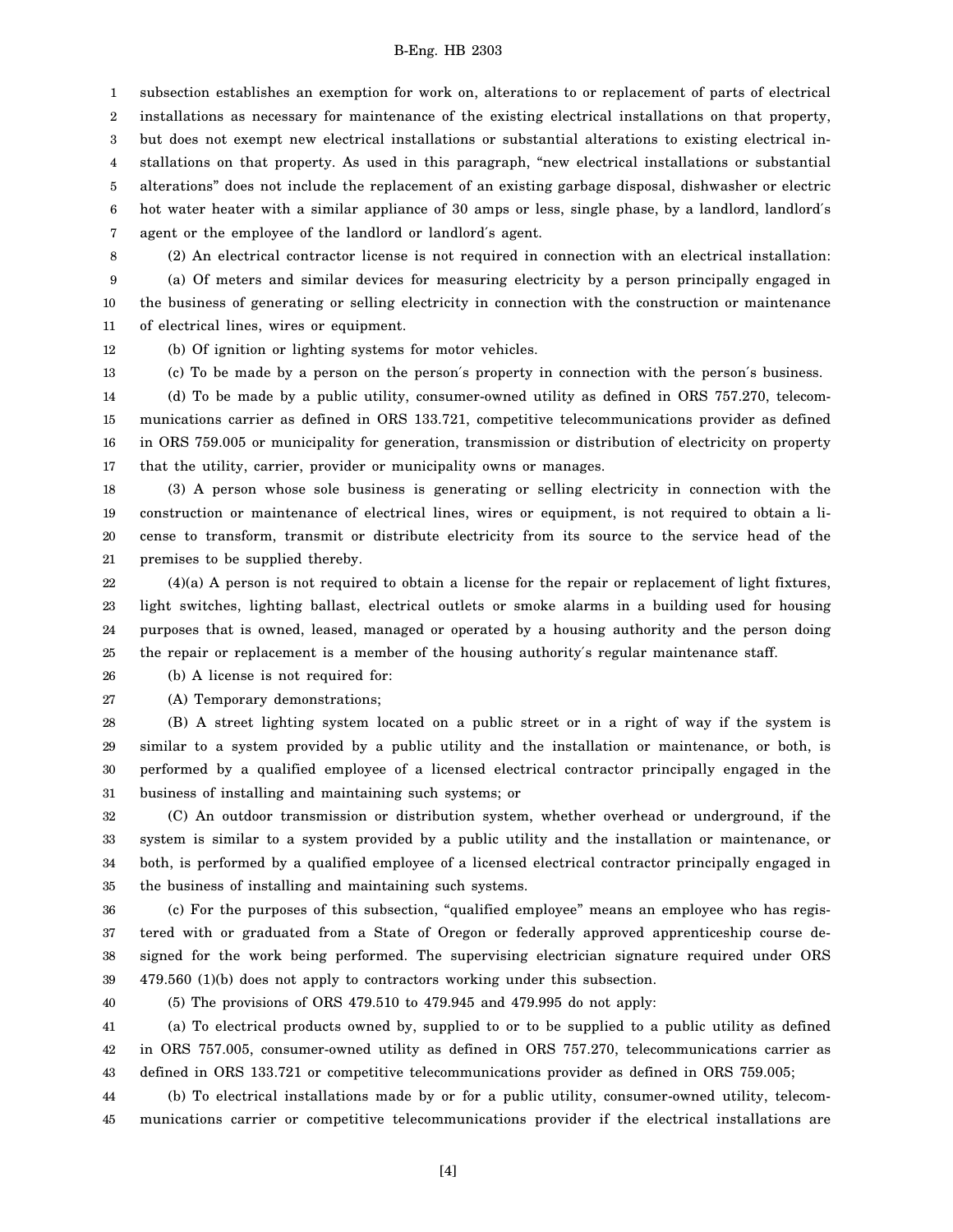1 an integral part of the equipment or electrical products of the utility, carrier or provider; or

2 3 4 (c) To any electrical generation plant owned or operated by a municipality to the same extent that a utility, telecommunications carrier or competitive telecommunications provider is exempted under paragraphs (a) and (b) of this subsection.

5 (6) A permit is not required:

6 7 8 (a) For the repair or replacement of light fixtures, light switches, lighting ballast, electrical outlets or smoke alarms in a building used for housing purposes that is owned, leased, managed or operated by a housing authority; or

9 10 11 12 13 (b) For the repair, alteration or replacement of existing electrical products or electrical installations authorized by ORS 479.560 (3) at an industrial plant, a commercial office building, a building that is owned, leased, managed or operated by the state or a local government entity or other facilities designated by the Electrical and Elevator Board when the owner, operating manager or electrical contractor of the facility meets the provisions of ORS 479.630 (1) and (2) and:

14 (A) Obtains a master permit for inspection under ORS 479.560 (3); or

15

39

(B) Obtains a master individual inspection permit under ORS 479.565.

16 17 18 19 20 (7) In cases of emergency in industrial plants, a permit is not required in advance for electrical installation made by a person licensed as a general supervising electrician, a general journeyman electrician or an electrical apprentice under ORS 479.630 if an application accompanied by appropriate fee for a permit is submitted to the Department of Consumer and Business Services within five days after the commencement of such electrical work.

21 22 (8)(a) A license or permit is not required for the installation or assembly of industrial electrical equipment by the duly authorized agents of the factory, vendor or owner.

23 24 25 (b) The license and permit exemptions of this subsection do not apply to activity in an area where industrial electrical equipment is installed in or enters a hazardous location or penetrates or enters a fire rated assembly or plenum rated assembly.

26 (c) As used in this subsection:

27 28 29 (A) "Duly authorized agents" means individuals trained by the factory or a vendor or by experience and who are knowledgeable in the operation, maintenance, repair and installation of industrial electrical equipment.

30 31 32 33 34 35 (B) "Installation or assembly" means the reassembly at a job site of equipment that is wired and assembled at the factory and then disassembled for shipping purposes or of existing equipment that is relocated. "Installation or assembly" does not include work involving field fabricated assemblies or any other electrical product that is not an original part of the industrial electrical equipment. "Installation or assembly" does not include the connection of industrial electrical equipment to a power source.

36 37 38 [*(9) A person is not required to obtain a license or permit to set in place and connect a certified electrical product as long as the work performed is not an electrical installation as defined in ORS 479.530.*]

[*(10)*] **(9)** The provisions of ORS 479.510 to 479.945 and 479.995 do not apply to:

40 41 (a) Electrical installations and repairs involving communication and signal systems of railroad companies.

42 43 44 (b) Electrical installations and repairs involving remote and permanent broadcast systems of radio and television stations licensed by the Federal Communications Commission if the systems are not part of the building′s permanent wiring.

45 (c) The installing, maintaining, repairing or replacement of telecommunications systems on the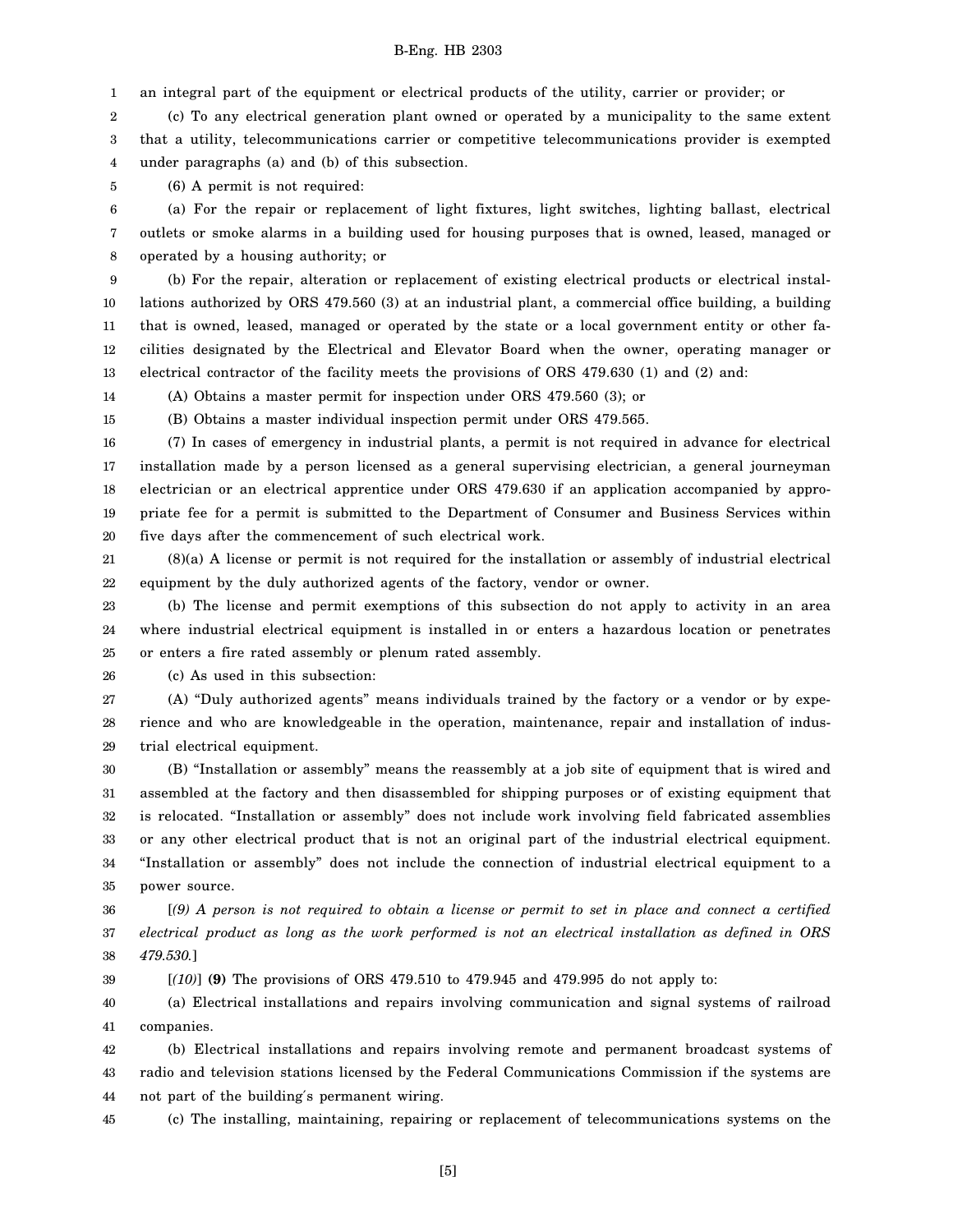1 provider side of the demarcation point by a telecommunications service provider.

2 3 (d) The maintaining, repairing or replacement of telecommunications equipment on the customer side of the demarcation point by a telecommunications service provider.

4 5 6 (e) Installations, by a telecommunications service provider or an appropriately licensed electrical contractor, of telecommunications systems on the customer side of the demarcation point except:

(A) Installations involving more than 10 telecommunications outlets; and

8 9 (B) Installations of any size that penetrate fire-resistive construction or air handling systems or that pass through hazardous locations.

10 11 (f) Notwithstanding paragraph (e) of this subsection, installation of telecommunications systems on the customer side of the demarcation point in:

12 (A) One and two family dwellings; and

7

13 14 (B) Multifamily dwellings having not more than four dwelling units if the installation is by a telecommunications service provider.

15 16 (g) Notwithstanding paragraph (e) of this subsection, installation or replacement of cord or plug connected telecommunications equipment on the customer side of the demarcation point.

17 18 (h) Notwithstanding paragraph (e) of this subsection, installation of patch cord and jumper cross-connected equipment on the customer side of the demarcation point.

19 20 21 22 [*(11)*] **(10)**(a) The board may grant partial or complete exemptions by rule for any electrical product from any of the provisions of ORS 455.610 to 455.630 or 479.510 to 479.945 and 479.995 if the board determines that the electrical product does not present a danger to the health and safety of the people of this state.

23 24 (b) If the board grants an exemption pursuant to subsection (1) of this section, the board may determine that the product may be installed by a person not licensed under ORS 479.510 to 479.945.

25 26 27 28 29 [*(12)*] **(11)** ORS 479.760 does not apply to products described in this subsection that comply with the electrical product safety standards established by concurrence of the board and the Director of the Department of Consumer and Business Services as described under ORS 479.730. This subsection does not exempt any products used in locations determined to be hazardous in the electrical code of this state. The following apply to this subsection:

30 31 (a) Except as provided in paragraph (b) of this subsection, the exemption under this subsection applies to:

32 (A) The rotating equipment portion of power generation equipment.

33 (B) Testing equipment used in a laboratory or hospital.

34 (C) Commercial electrical air conditioning equipment.

35 36 37 38 (D) Prefabricated work performed by an electrical contractor with licensed electrical personnel in the contractor′s place of business for assembly on the job site if the work is composed of parts that meet the electrical product safety standards established by concurrence of the board and the director.

39 40 41 42 43 44 45 (b) Notwithstanding paragraph (a) of this subsection, the board may require any of the products described in paragraph (a) of this subsection to be subject to the certification requirements under ORS 479.760 if the board determines that the product or class of products has presented a fire or life safety hazard in use. A determination under this paragraph shall be effective as to any such product or class of products [*sold or offered for sale*] **installed** after the date of the determination becomes final. The board may reinstate any exemption removed under this paragraph if the board determines that the reasons for the removal of the exemption have been corrected.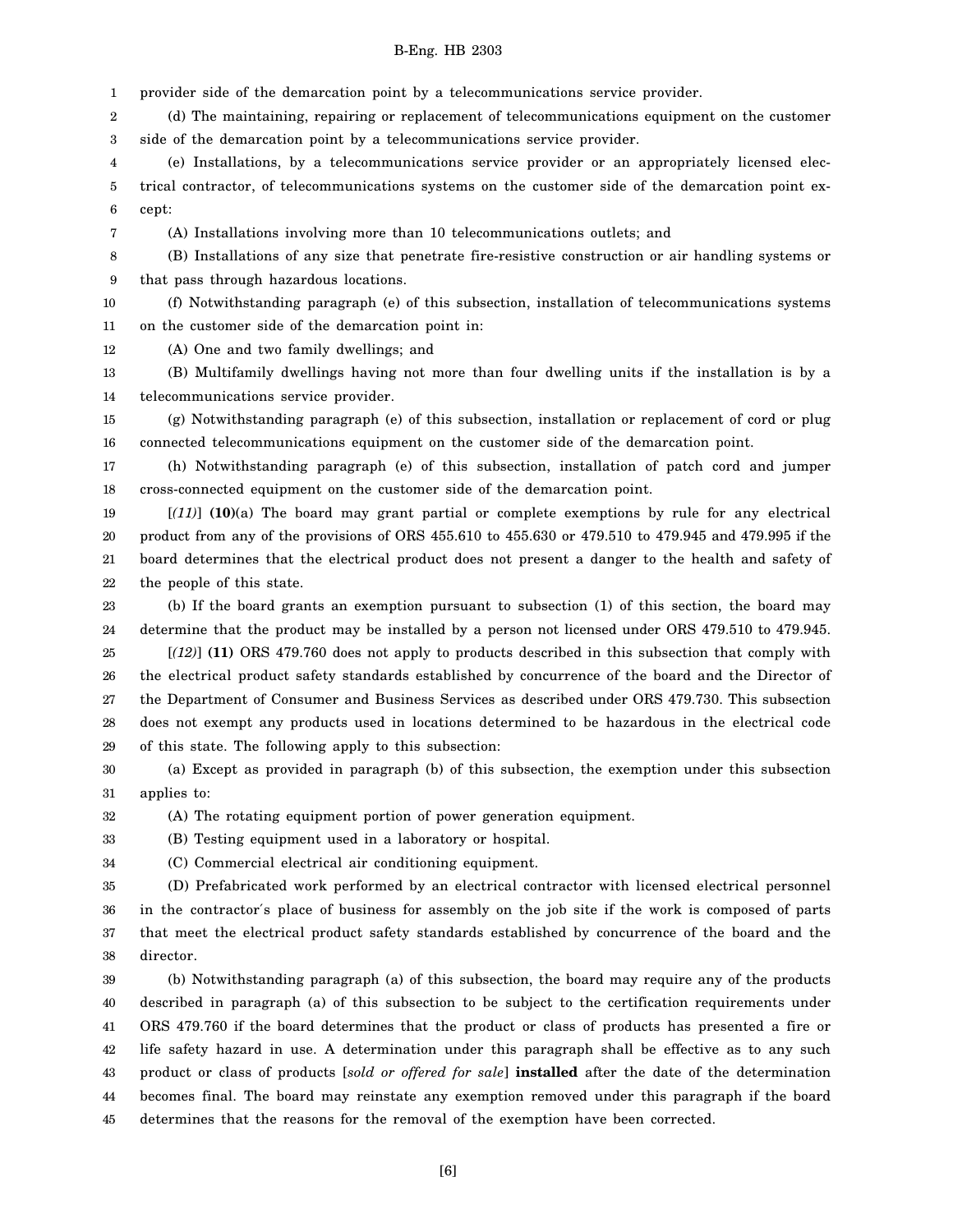1 2 3 4 5 6 7 8 9 10 [*(13)*] **(12)**(a) ORS 479.610 does not apply to **installations of** industrial electrical equipment unless the board determines that the product or class of products may present a fire or life safety hazard. (b) The board may reinstate an exemption removed under this subsection if the product qualifies for reinstatement under: (A) An equipment safety program approved by the board; (B) Equipment minimum safety standards established by concurrence of the board and the director; (C) An evaluation by an approved field evaluation firm; (D) A listing from a nationally recognized testing laboratory;

11 (E) An evaluation of a first model of a product by the board; or

12 (F) Any other method approved by the board.

13 14 [*(14)*] **(13)** ORS 479.760 does not apply to electrical equipment that has been **installed and** in use for one year or more [*and that is offered for sale*].

15 16 17 18 19 [*(15)*] **(14)** A person who holds a limited maintenance specialty contractor license or a limited pump installation specialty contractor license issued under ORS 479.510 to 479.945 or a person who is the employee of such license holder and who is listed with the board as an employee is not required to have a journeyman license or supervising electrician′s license to perform work authorized under the person′s license.

20 21 22 23 24 [*(16)*] **(15)** A person is not required to obtain a permit for work on, alterations to or replacement of parts of electrical installations as necessary for maintenance of existing electrical installations on residential property owned by the person or by a member of the person′s immediate family. This subsection does not establish an exemption for new electrical installations or substantial alterations to existing electrical installations.

25 26 [*(17)*] **(16)** A permit is not required for those minor electrical installations for which the board has authorized an installation label.

27 28 29 [*(18)*] **(17)** A residential home, as defined in ORS 443.580, and an adult foster home, as defined in ORS 443.705, is not a multifamily dwelling and only electrical installation standards and safety requirements applicable to single family dwellings apply to such homes.

30 31 [*(19)*] **(18)** The permit requirements of ORS 479.550 and the license requirements of ORS 479.620 do not apply to cable television installations.

32 33 34 [*(20)*] **(19)** The provisions of any electrical products code or rule adopted pursuant to ORS 479.510 to 479.945 and 479.995 apply to cable and such products installed as part of a cable television installation.

35 36 [*(21)*] **(20)** As used in this section, "smoke alarm" shall have the meaning given that term under ORS 479.250.

37 **SECTION 4.** ORS 479.610 is amended to read:

38 39 40 479.610. Except as provided under ORS 479.540, a person may not install[*, sell or dispose of*] an electrical product [*by gift or otherwise*] in connection with the person′s business unless the product is certified under ORS 479.760.

41 **SECTION 5.** ORS 479.730 is amended to read:

42 43 44 479.730. In compliance with ORS chapter 183 the Director of the Department of Consumer and Business Services, with the approval of the Electrical and Elevator Board, shall adopt reasonable rules:

45 (1) Establishing, altering or revoking minimum safety standards for workmanship and materials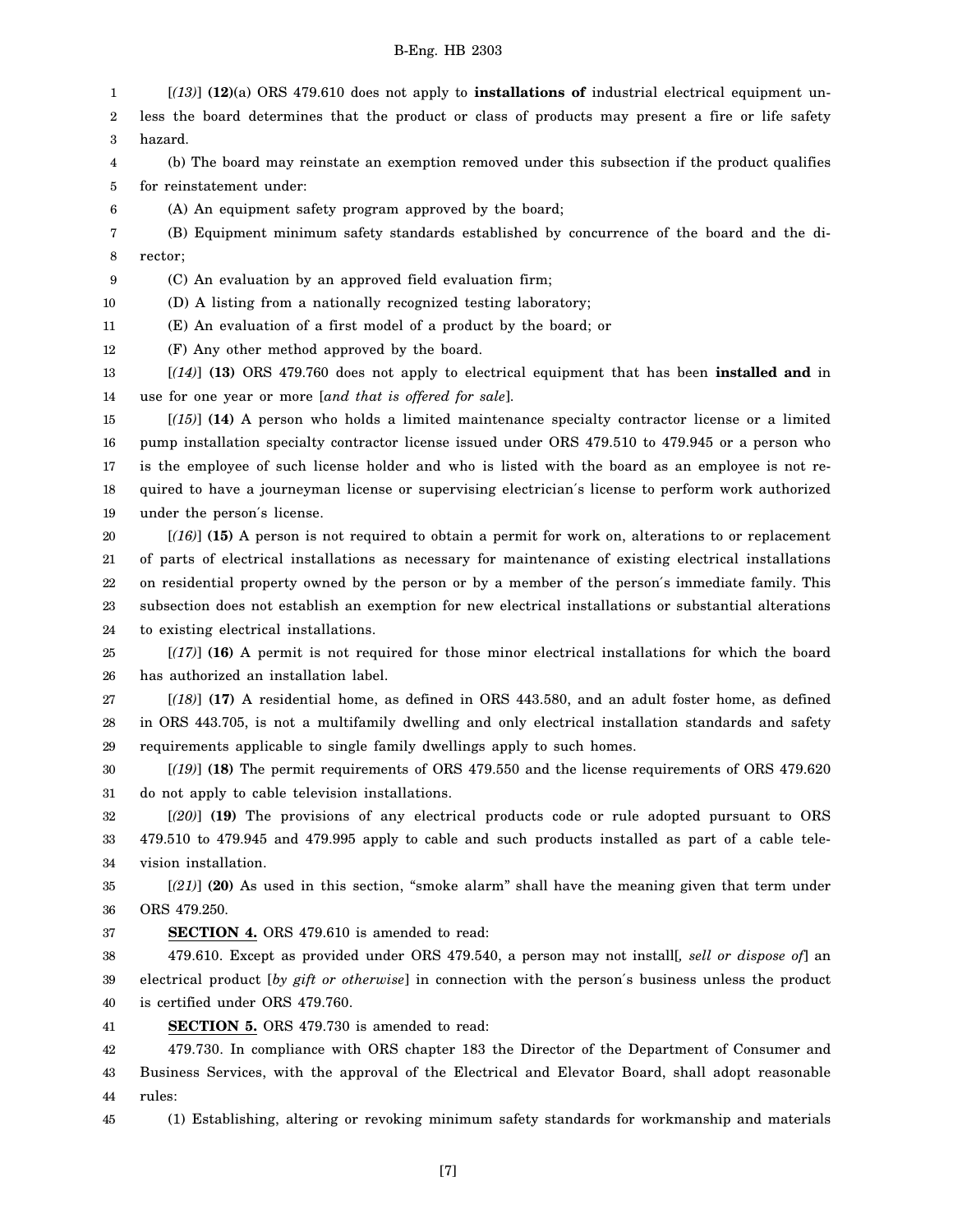1 in various classifications of electrical installations.

2 3 4 5 6 (2) Establishing, altering or revoking electrical product safety standards for design and construction of electrical products to be [*sold or disposed of*] **installed** in this state. The standards may allow the certification of electrical products that a testing laboratory approved by the director and the board under ORS 479.760 has tested and found to be safe within the electrical product safety standards established under this subsection.

7 8 9 10 (3) Relating to the procedure for certifying and decertifying electrical products to be [*sold or disposed of*] **installed** in this state. The Department of Consumer and Business Services, with the approval of the board, may limit the type of electrical products it accepts for certification under ORS 479.760 (3).

(4) Prescribing times, places and circumstances that permits shall be exhibited for inspection.

12 13 (5) Governing the internal organization and procedure for administering and enforcing ORS 479.510 to 479.945 and 479.995.

14 15 (6) Establishing, altering, approving or revoking minimum standards for electrical training programs.

16 17 (7)(a) Establishing which electrical products may be field evaluated by a field evaluation firm rather than certified;

18 19 (b) Establishing cost-based fees, requirements and procedures for approving, maintaining and suspending or revoking approvals of field evaluation firms;

20 (c) Establishing:

11

21 (A) Requirements and procedures for the field evaluation of electrical products; **and**

22 23 (B) Requirements and procedures for issuing field evaluation labels for the electrical products evaluated by field evaluation firms[*,*] **and** testing laboratories [*and special deputies; and*]

24 [*(C) Cost-based fees for special deputy evaluations*];

25 26 (d) Establishing requirements and procedures for preparation of reports regarding installation safety issued by field evaluation firms;

27 28 (e) Establishing when an inspecting jurisdiction may require a report from a field evaluation firm; and

29 30 (f) Establishing other requirements **as** necessary to carry out this subsection [*and subsection (8) of this section*].

31 32 [*(8) Establishing a program to authorize special deputies to conduct field inspections provided for under subsection (7) of this section.*]

33 **SECTION 6.** ORS 479.835 is amended to read:

34 35 36 37 38 479.835. [*(1)*] Any person who purchases an electrical product [*sold or disposed of in violation of ORS 479.610 may recover from a person violating ORS 479.610 an amount equal to the purchase price of the electrical product if*] **may recover the purchase price from the seller if the electrical product does not meet all applicable state and federal law and** the purchaser returns the electrical product within 90 days from the date of purchase.

39 40 41 42 [*(2) Any person may complain to the Electrical and Elevator Board in writing of any violation of ORS 479.610. The board shall consider the complaint at the next regular meeting of the board and may make a determination under ORS 479.995. The board may authorize an investigation necessary to complete its duties under this subsection.*]

43 **SECTION 7.** ORS 479.845 is amended to read:

44 45 479.845. [*(1) A city or county administering and enforcing the electrical specialty code under provisions of ORS 455.148 or 455.150 may not enact or enforce any ordinance or rule fixing any permit*